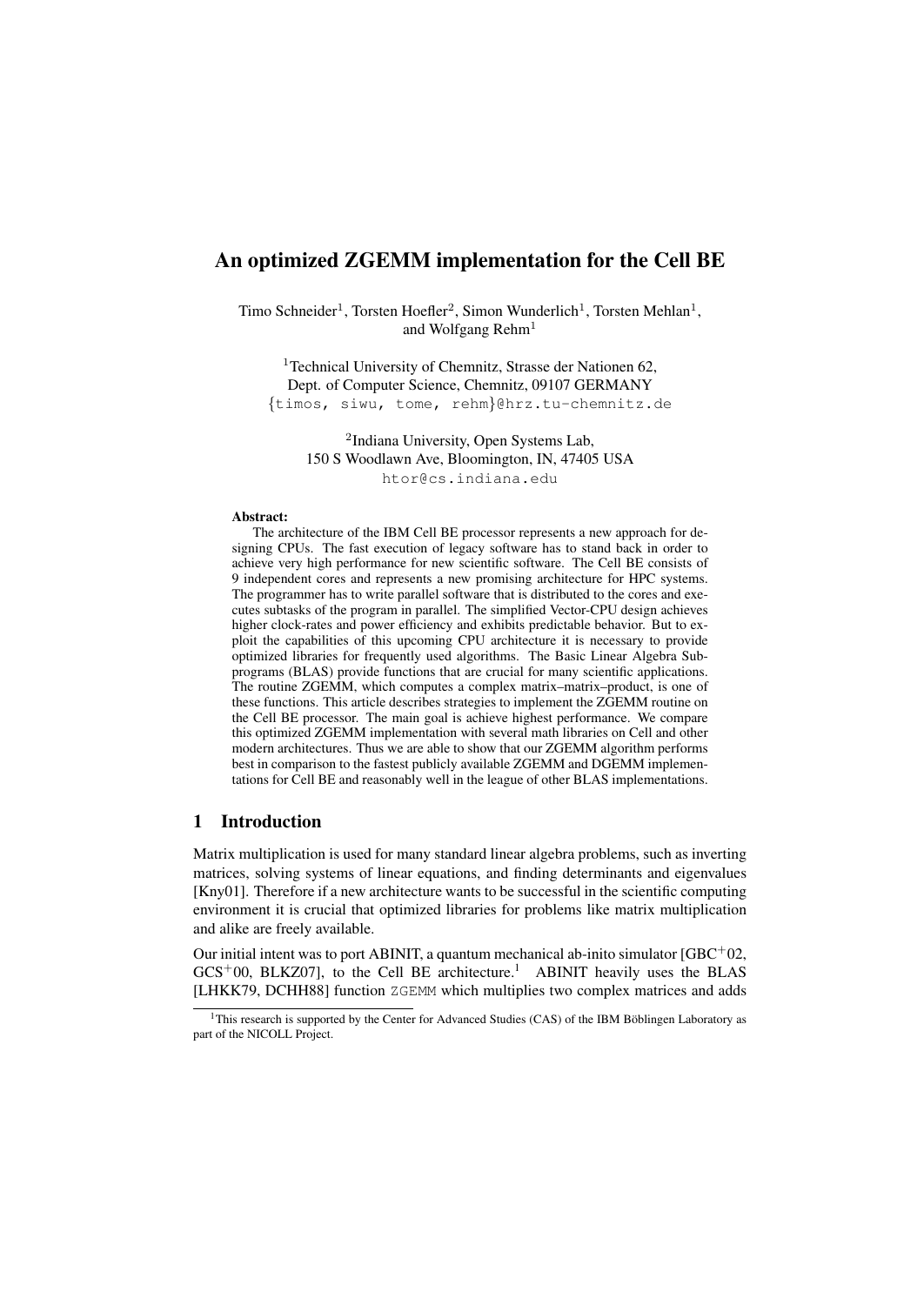them to a third one. All input matrices and scalars are given in double precision. Different groups have already developed optimized matrix multiplication codes for the Cell BE architecture, but those were not meant to be used by other applications but to demonstrate the good single-precision capabilities of the architecture [D.07]. They operate on matrices on a fixed input size, partly use the rather uncommon block data layout for storing the matrices and only work for single precision floating point numbers. Another possibility would have been to use PPC64 optimized BLAS libraries [CGG02, DDE<sup>+</sup>05] like Atlas [WD98] ot Goto [KR02]. But these libraries do not leverage the potential of the Cell BE completely because they only use the PPC64 core.

Thus, we decided to implement a Cell optimized version of ZGEMM. In this paper we will describe the basic algorithm we used as well as the optimization principles we had to apply to get the current result which we will benchmark, too. This paper is organized as follows: Section 2 contains background information on relevant aspects of the Cell Broadband Engine architecture, Section 3 gives an overview of the ZGEMM Fortran interface; Section 4 shows how to vectorize and optimize the naive implementation of the used algorithm, Section 5 gives some benchmarking results and tries to explain them, Section 6 draws some conclusions and shows directions for further improvement.

### 2 Cell Broadband Engine Overview

The Cell BE architecture [CD07] is a multicore microprocessor with one general purpose core called *Power Processing Element* (PPE) and multiple vector co-processing elements, called *Synergistic Processing Elements* (SPE). The PPE is a stripped-down general purpose core to administer the SPEs, which handle the computational workload. It is easy to run conventional software on the PPE due to its compatibility to the PPC64 architecture. The PPE is connected to the system memory and the SPEs via the *Element Interconnect Bus* (EIB), a high-bandwidth circular data bus. Each SPE hosts some local memory, called *Local Store* (LS), an *Synergistic Execution Unit* (SXE) and a Memory Flow Controller (MFC) which connects the SPE to the EIB. The MFC operates indepen-



Figure 1: Cell BE architecture

dently of the SPU, so memory transactions can be overlapped with computations. Figure 1 gives an overview of the Cell BE architecture.

Let's take a closer look at the SPEs now, as the performance of our implementation depends solely on our ability to use their full potential. This is not always easy, as SPEs are special cores: They are meant to fit in the gap between standard desktop PC cores and special number crunching devices like the Graphics Processing Units (GPUs) in graphics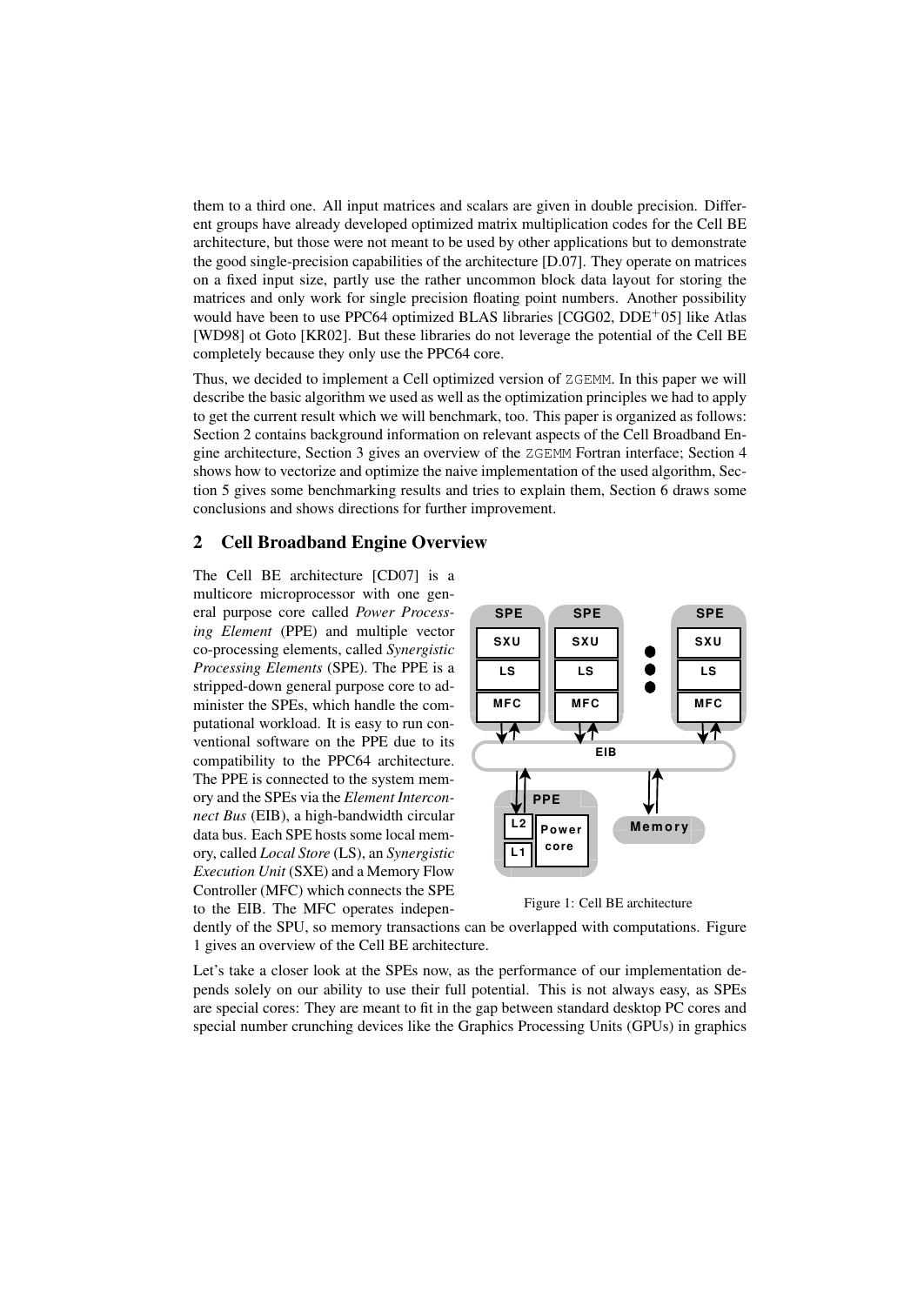cards. The SPEs can not access the main memory directly, they can only operate on their Local Store which is capable of holding 256 KiB data. One should not think of the LS as of a cache in a standard CPU as it is not updated automatically or transparently to the running process. To get new data into the LS one has to use the Memory Flow Controller to issue a DMA PUT or GET transfer. The boundaries of DMA transfers from and to SPUs have to be 16 byte aligned. DMA transfers yield the best performance when multiples of 128 byte are transferred.

The Synergistic Execution Unit is a vector processor which operates on 128 registers, each 128 bit wide. That means when coping with double precision floating point numbers (which are 8 byte wide) we can do two similar operations simultaneously if we manage to put our input data in a single vector. Unfortunately the Cell BE processors available at the time of writing are very slow when doing double precision arithmetic (1.83 GFlop/s per SPE [WSO+06], which is 14 times lower than the single precision performance). But this should improve with future generations of this chip. The performance cited above can only be reached when fused multiply add instructions are used. These instruction perform the operation  $c := a * b + c$  or similar and therefore count as two floating point instructions (FLOP). As all double precision arithmetic instructions need the same number of clock cycles, these instructions yield the best floating point operation per second (Flop/s) ratio.

### 3 BLAS/ZGEMM

Basic Linear Algebra Subprograms (BLAS) is an widely used application programming interface for libraries to perform basic linear algebra operations such as matrix multiplication. They were first published in 1979 [LHKK79]. Highly optimized implementations of the BLAS interface have been developed by different vendors or groups for many architectures.

ZGEMM performs the matrix-matrix operation on input of complex numbers:

$$
C := \alpha \cdot op(A) \cdot op(B) + \beta \cdot C
$$

Where  $op(A)$  specifies if the normal, transposed or conjugated version of the matrix is to be used. A,B and C are matrices consisting of complex numbers and  $\alpha$  and  $\beta$  are complex scalars. The Fortran interface is:

SUBROUTINE ZGEMM(TRANSA, TRANSB, M, N, K, ALPHA, A, LDA, B, LDB, BETA, C, LDC)

TRANSA and TRANSB contains the operator to be used on matrix A and B as a single character which can be n (normal),  $\pm$  (transposed) or c (transposed, conjugated).  $op(A)$ is M by K matrix,  $op(B)$  is a K by N matrix, and C is a M by N matrix. Note that M, N and K refer to the matrices after the operators are applied, not the original input matrices. ALPHA and BETA correspond to  $\alpha$  and  $\beta$  in the equation above. LDA, LDB and LDC specify the first dimension of the input matrices so it is possible to use ZGEMM the top-left part of the input matrices only.

The input matrices A, B and C are stored in column major order, as they come from a program written in Fortran. Figure 2 illustrates the meaning of the different ZGEMM parameters which deal with the representation of the input matrices.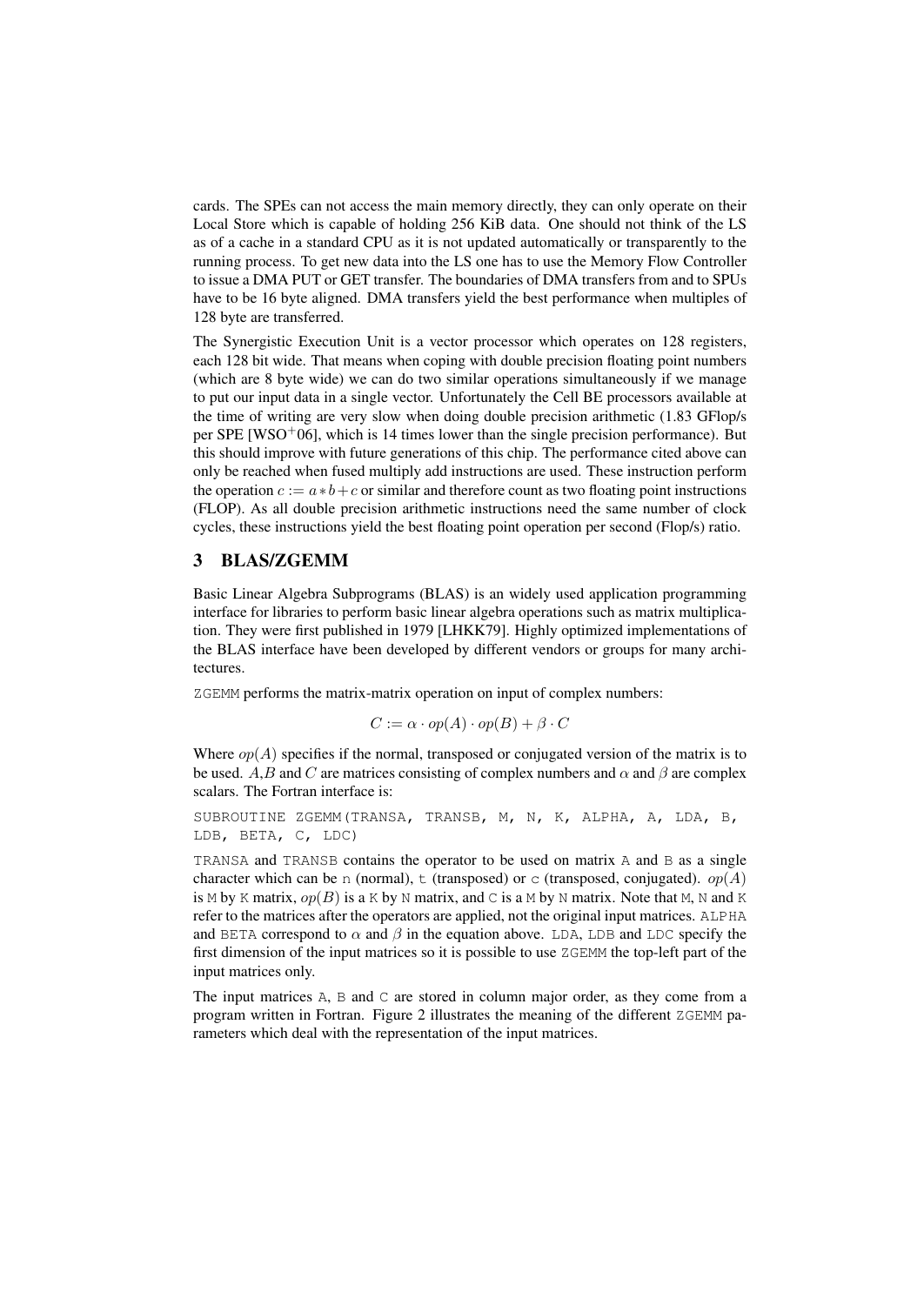The tricky part is the operator: Depending on if its normal or not, elements which are stored sequentially in memory can be in one row or one column. As one result element is computed based on one row of  $op(A)$  and one column of  $op(B)$ , we will always have to consider the operators for our memory access.

We investigated works that use Strassen's or Winograd's implementation to reduce the asymptotic complexity of the matrix multiplication [DHSS94]. However, those optimized algorithms work only with well conditioned matrixes which we can not guarantee in the general case. Thus, we chose to implement a traditional  $O(N^3)$  algorithm for our ZGEMM.

4 Our ZGEMM implementation



Figure 2: Fortran/ZGEMM Matrix representation

We had to apply two important concepts to be able to design a well-performing  $ZGEMM$ implementation: We partitioned the input data, distributed it among the available SPEs and vectorized all calculations on order to exploit the SIMD architecture.

#### 4.1 Data Partitioning

As the Local Store of an SPE space is limited to 256KiB, the goal should be to save space and memory transfers. A first idea was to load parts of a row of  $op(A)$  and a column of  $op(B)$  and to compute exactly one element of C. There are some problems with this: depending on the operator, the rows (or columns) of the matrices are stored sequentially in memory or scattered with a displacement (of  $LDx$ ), forcing us to get each element separately. This would decrease performance, as the MFC operates best with memory chunks that are multiples of 128 byte in size.

A better idea is to load blocks instead of lines, and perform small matrix-matrix multiplications instead of scalar products. This gives us independence from the operator: the decision whether rows or columns should be used in the scalar product of the matrix multiplications on the SPEs does not affect performance, as we have random access to the Local Store. Another advantage is the number of operations. For  $n$  elements which fit in each input buffer of our Local Store,  $\mathcal{O}(n)$  multiply and add operations can be done with the scalar product, but  $\mathcal{O}(\sqrt{n^3}) = \mathcal{O}(n^{1.5})$  operations can be achieved with small matrix multiplications. Of course, with more operations on the same amount of local data the total number of memory transfers is reduced.

#### 4.2 Work Assignment

With our partitioning approach, each part of the result matrix can be independently computed with the block row of  $op(A)$  and the block column of  $op(B)$ . The blocks to be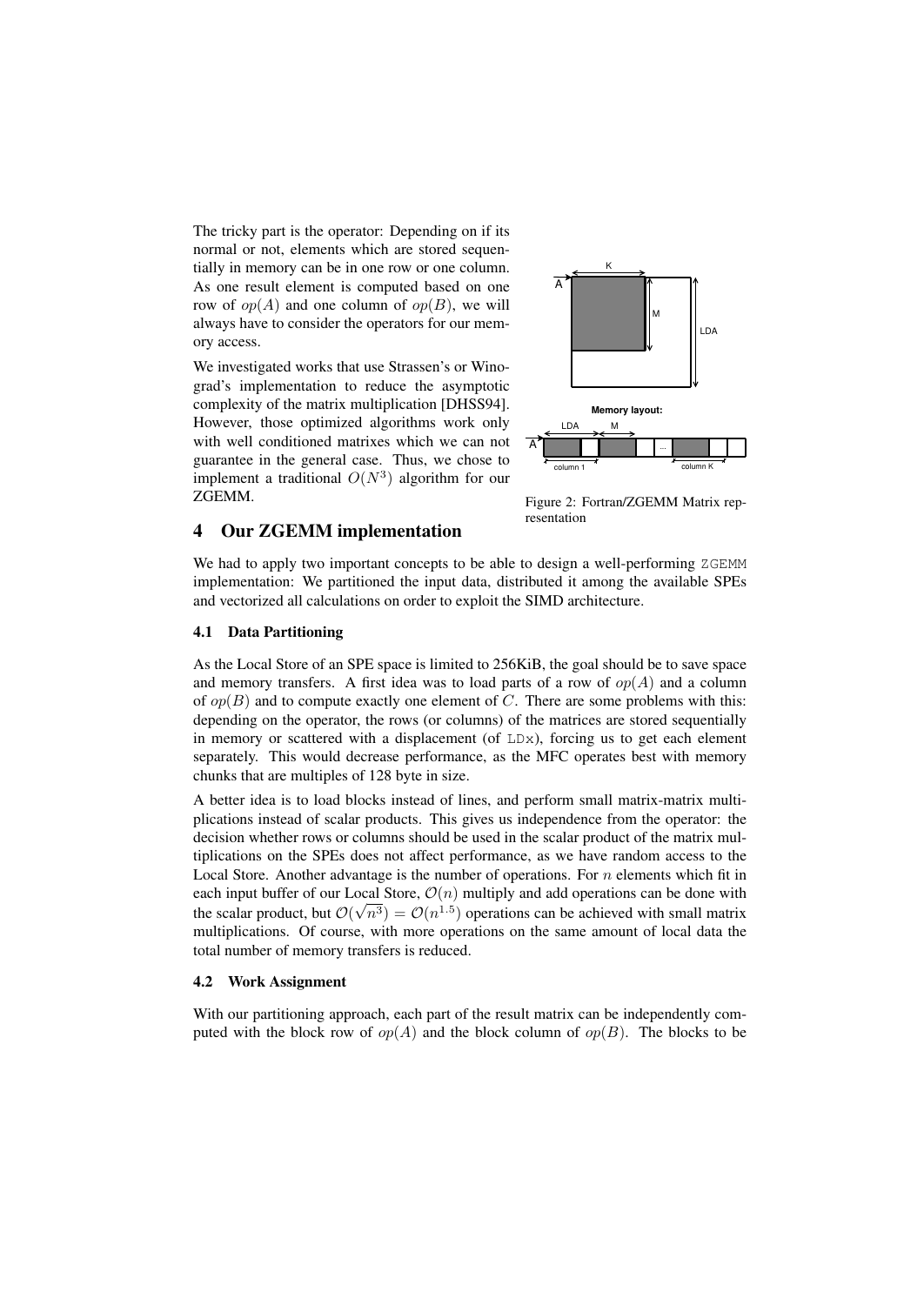computed are simply distributed circular on the SPEs. Figure 3 illustrates the assignment scheme for 6 SPEs. The shaded result block is computed using the shaded row in  $op(A)$ and the shaded column in  $op(B)$ .

|  |  |  |  |         |  |  |  |  |   |    |   |  |   | 2 |
|--|--|--|--|---------|--|--|--|--|---|----|---|--|---|---|
|  |  |  |  |         |  |  |  |  |   |    |   |  |   |   |
|  |  |  |  | $\star$ |  |  |  |  | = | 'n | o |  |   | հ |
|  |  |  |  |         |  |  |  |  |   |    |   |  | 6 |   |
|  |  |  |  |         |  |  |  |  |   |    |   |  |   |   |
|  |  |  |  |         |  |  |  |  |   |    |   |  |   |   |
|  |  |  |  |         |  |  |  |  |   |    |   |  |   |   |
|  |  |  |  |         |  |  |  |  |   |    |   |  |   |   |

Figure 3: SPE Block assignment

We investigated the use of the PPE with an experimental implementation. The PPE has a theoretical peak performance of 6.4 GFlop/s. Our code spawns N threads on the PPE, each of them computes the same chunk of  $op(C)$  as an SPE does<sup>2</sup>, using a PPC970 optimized BLAS implementation to perform the computation. Despite the given peak performance of the SPE, we achieved only 1.7 GFlop/s with ATLAS on the PPE, which makes this partitioning scheme suboptimal. Thus, we did not include the PPE measurements in our benchmarks.

### 4.3 Vectorization

In our matrix multiplication, each element is a 128 bit complex number, consisting of 64 bit double precision floating point values for real part and imaginary part. We can safely assume that only fused multiply add operations are used, as two elements of each matrix are multiplied and added to the temporary scalar product. One multiply-add operation of complex numbers a and b added to y ( $y = y + a \cdot b$ ) is split up like this for its real and imaginary parts:  $y_{re} := y_{re} + a_{re}b_{re} - a_{im}b_{im}$ 

$$
y_{im} := y_{im} + a_{re}b_{im} + a_{im}b_{re}
$$

This makes 4 fused multiply add operations, with 64 bit operands. With the SIMD-ability of the SPU, two complex multiply-adds can be done instead of one. To use SIMD instructions, the real parts and imaginary parts have to be splitted and packed into separate registers. This can be done with the SPU shuffle instruction. Now the calculation can be done as described above, and the only thing left to do is to separate the real and imaginary part into the result registers before we write back into C.

One little obstacle remains: The fused multiply subtract operation on the SPU spu msub (a, b, c) calculates  $a \cdot b - c$ , but we would need  $c - a \cdot b$ . To achieve this without adding further instructions to change the sign, the real part can be calculated as follows:

$$
y_{re} := a_{re}b_{re} - ((a_{im}b_{im}) - y_{re})
$$

In Figure 4 you can see how the blockwise matrix multiplication can be implemented in C, using the SPU intrinsics. <sup>3</sup>

<sup>&</sup>lt;sup>2</sup>theoretically,  $N = 3$  should be optimal

<sup>&</sup>lt;sup>3</sup>Our code and the tests that were used to obtain the presented benchmark results can be fetched from http://files.perlplexity.org/zgemm.tar.gz.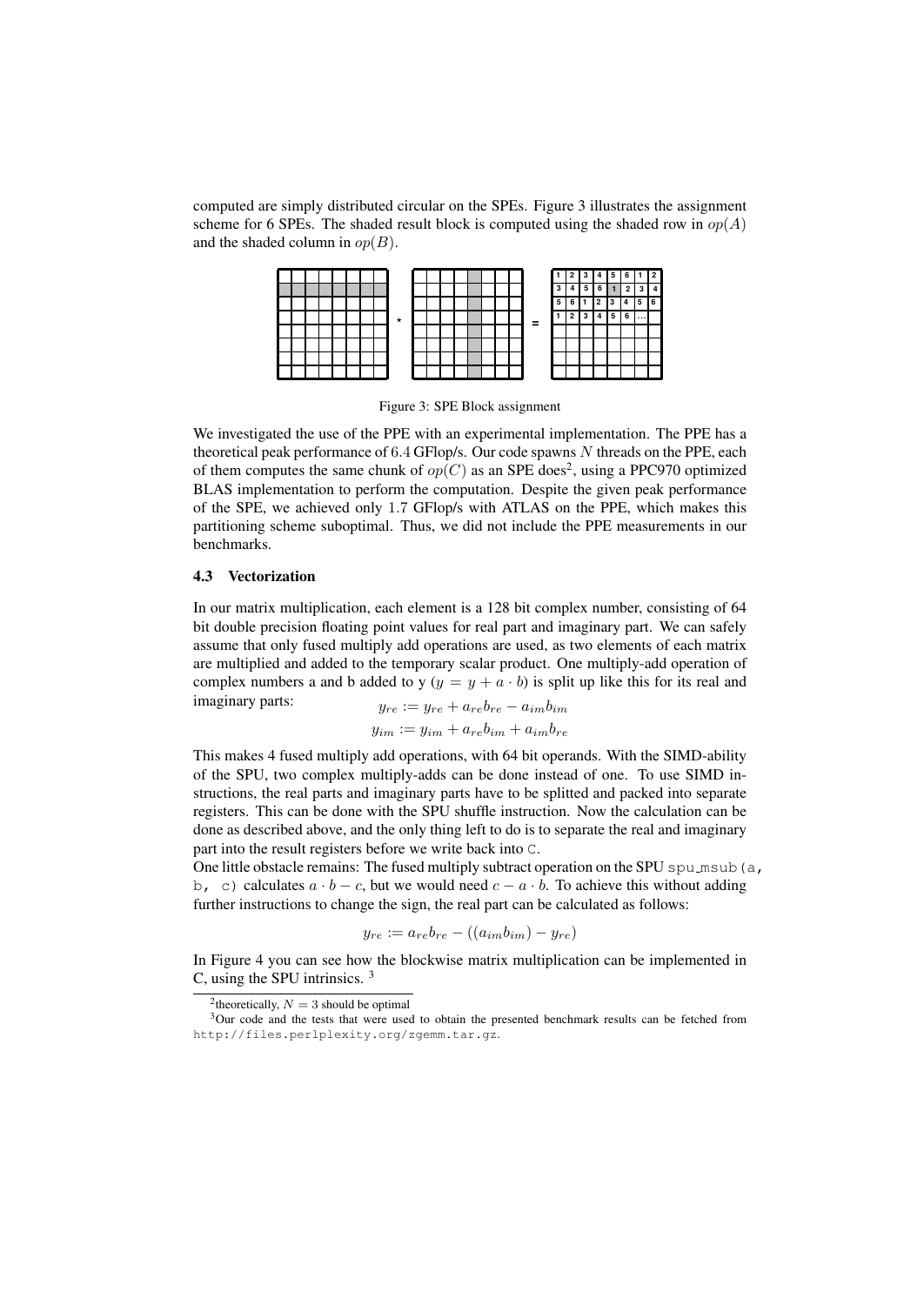```
# define VPTR " (vector double *)"
vector char high double = \{0, 1, 2, 3, 4, 5, 6, 7,16, 17, 18, 19, 20, 21, 22, 23 ;
vector char low\_double = \{ 8, 9, 10, 11, 12, 13, 14, 15,24, 25, 26, 27, 28, 29, 30, 31;
vector double \text{rre} = \{0,0\}, \text{rim} = \{0,0\}, \text{tre}, \text{tim}, \text{src}, \text{sim};
for (k=0; k < klen; k++, aa += a step, bb += bstep) {
  fim = spu_shuffle(*(VPTR aa), *(VPTR (aa+atstep)), low_double);
  gim = spu_shuffle (*(VPTR bb), *(VPTR bb), low_double);fre = spu_shuffle(*(VPTR aa), *(VPTR (aa+atstep)), high_double);
  gre = spu-shuffle (*(VPTR bb), *(VPTR bb), high_double);
  tre = spu_nmsub ( \text{ fim}, \text{sim}, \text{src});
  tim= spu_madd( fre, gim, sim);
  \text{src} = \text{spu} \text{.msub}(\text{fre}, \text{gre}, \text{tre});sim= spu_madd( fim, gre, tim);
}
rre = spu_shuffle(sre, sim, high_double);
rim = spu_shuffle (sre, sim, low_double);*(VPTR cc) = spu.add(* (VPTR cc), rre);*(VPTR (cc+1)) = spu\_add (* (VPTR (cc+1)), rim);
```
Figure 4: Inner loop of the blockwise matrix multiplication, implemented in C

### 5 Benchmarks

This section provides a performance evaluation of our implementation and a qualitative and quantitative comparison to BLAS implementations on other modern architectures.

The current Cell BE chip's SPEs are capable of issuing one double precision arithmetic instruction every six clock cycles. This instruction needs another seven cycles until the result is available in the target register. But if we assume to execute a very large number of data-independent double precision operations we would get a cycles per instruction (CPI) value of 6. Considering FMADD operations and a vector size of two, the theoretical peak performance of a single Cell BE CPU with 8 SPE and a clock

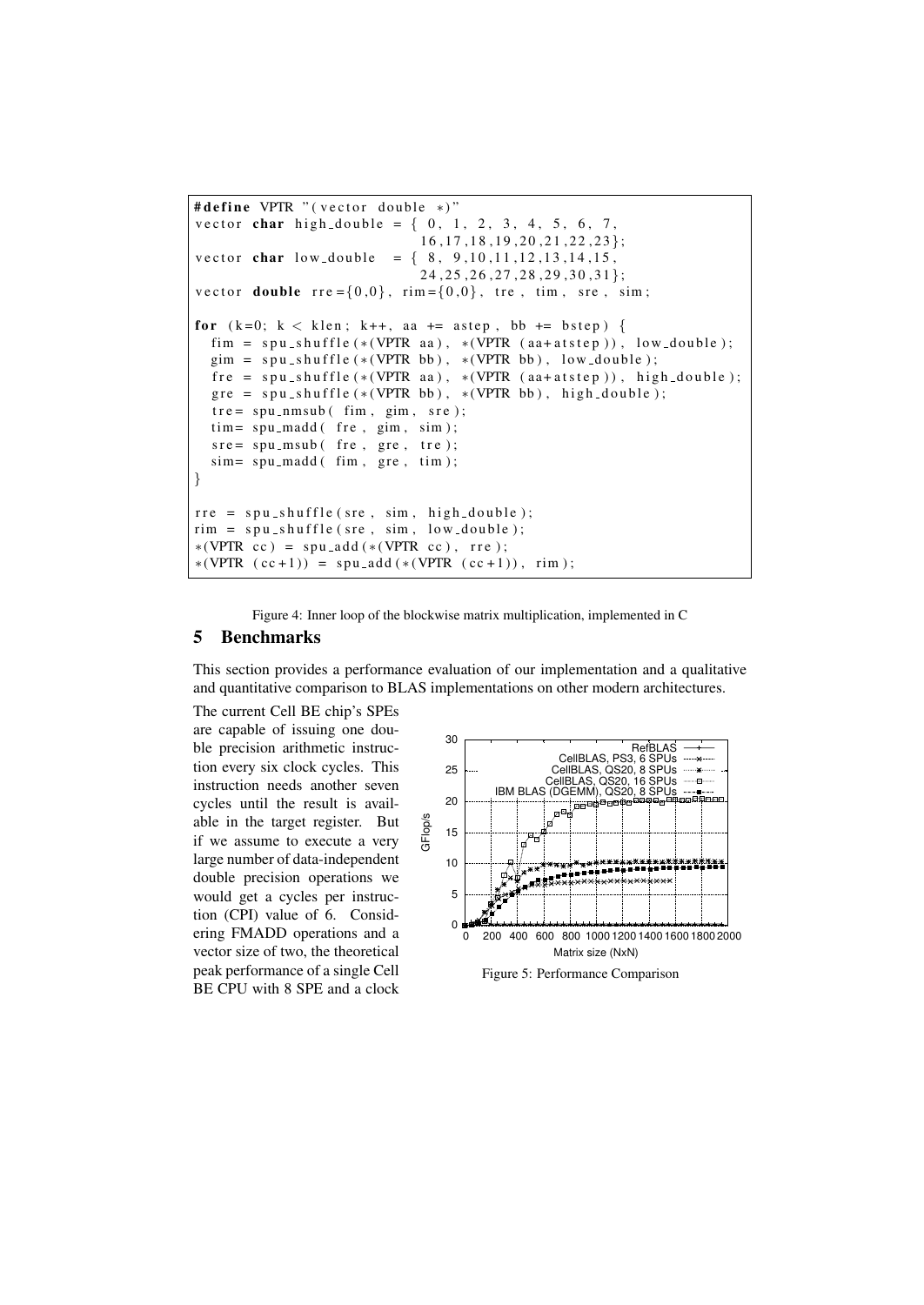rate of 3.2 GHz is

$$
R_{peak} = \frac{3.2 * 10^9 \,\text{Hz}}{6} \cdot 8 \,\text{SPE} \cdot 4 \,\text{Flop}/\text{SPE} = 17.07 \,\text{GFlop/s}
$$

This is the number in theory, in practical tests (back to back execution of fused multiply add instructions with no data dependencies) we were able to measure up to 14.5 GFlop/s. This number is said to be the Cell BE double precision peak performance.  $[WSO^+06]$ 

Even though our implementation supports arbitrary matrices, we benchmarked square matrices to enable easy comparisons to other publications. We used  $ppu-qcc$ , version 4.1.1 with the flags -O3 -mabi=altivec -maltivec to compile all PPE code and  $spu-gcc$ , version 4.1.1 with  $-03$  for the SPE code. The Cell BE specific benchmarks were run on a 3.2 GHz IBM QS20 Cell Blade, which contains 2 Cell BE processors with 8 SPEs per processor and two 512 MiB RAM banks and a Playstation 3 running at 3.2 GHz with 200 MiB memory. Both systems run Linux 2.6 (with IBM patches applied).

In our first benchmark (Figure 5), we compare the performance of netlib.org's refblas ZGEMM with the IBM DGEMM implementation<sup>4</sup> and our optimized implementation for different matrix sizes.

The results show that the our implementation performs very well on Cell BE CPUs. Even though we tried to tune refblas by using different numactl configurations (numactl controls which CPU uses which memory bank), we were not able to achieve more than one Gflop. This is due to the



Figure 6: Effects of overlapping the memory accesses with computation

fact that the current compilers do not automatically generate code for the SPUs. Thus, the refblas implementation used only the rather slow PPC core. We outperform the IBM DGEMM implementation by large for all different matrix sizes and our code scales very well to up to 16 SPUs. We can also reproduce similar performance on the specialized Playstation 3 (PS3) hardware (only 6 SPEs are accessible with Linux).

Another optimization technique that has been proposed [CRDI07] is to overlap memory (DMA) accesses with computation. However, this increases the code complexity significantly. To evaluate the potential benefit, we removed all the memory (DMA) accesses from our implementation to simulate the overlap. This invalidates the results but provides an upper bound to the performance-gain due to overlap. Figure 6 shows the comparison to our implementation. Our experiments show that we could gain up to one Gflop/s performance with this overlap technique.

<sup>4</sup>The current IBM BLAS implements no ZGEMM. Thus, we used DGEMM for comparison, because of its similarity to ZGEMM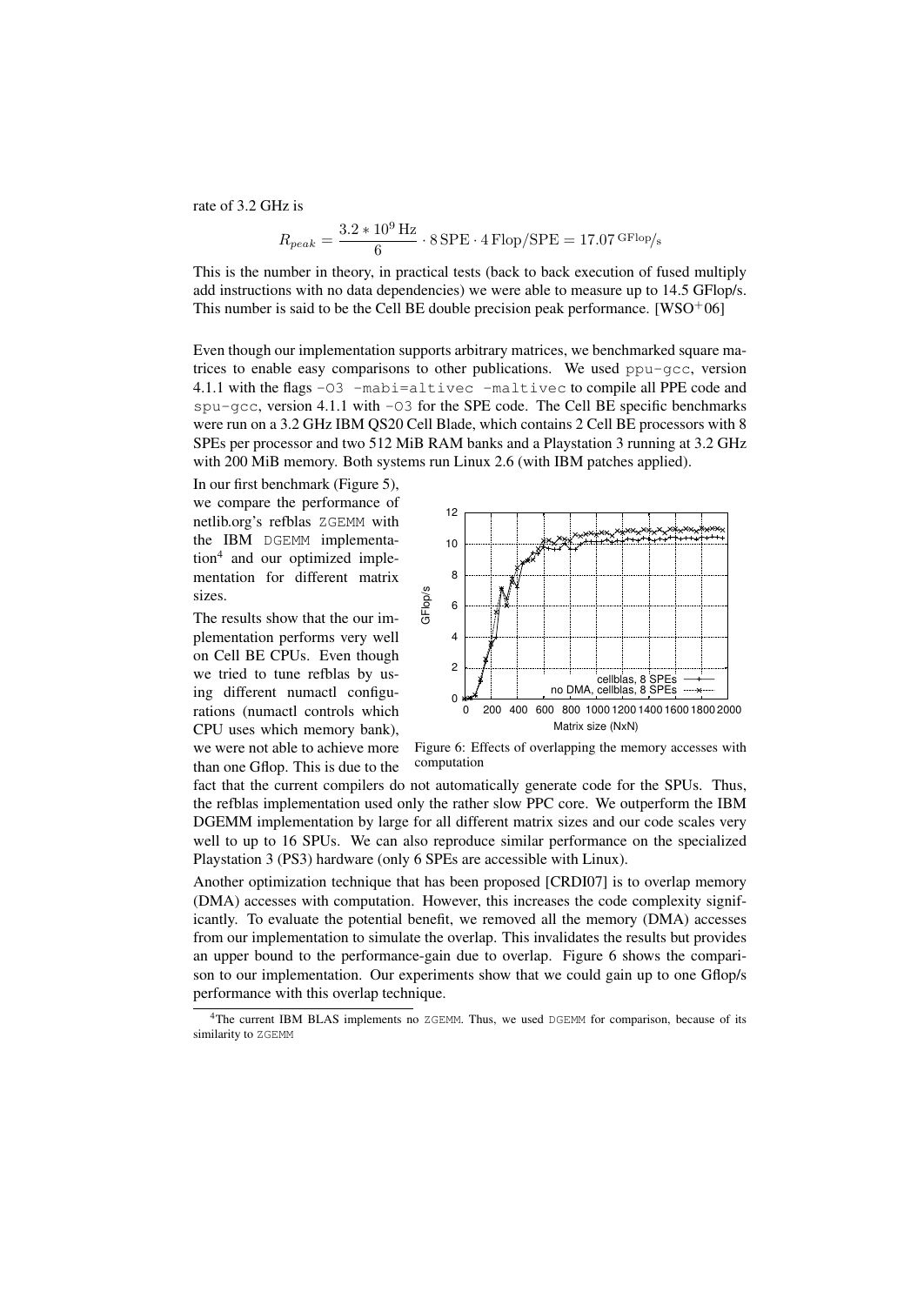Our next benchmark compares the Cell BE and our optimized implementation (currently the fastest available) with different modern High Performance Computing (HPC) architectures. We chose a variety of different systems to be able to evaluate the suitability of the Cell BE for scientific calculations using ZGEMM as an example. The different systems and their peak floating point performances are described in the following. We leveraged all available processing units (CPUs/Cores) that share a common system memory (are in the same physical node). Thus we compare our multi-core Cell BE implementation with other multi-core BLAS implementations. The test systems are described in the following: a node in Big Red has two dualcore PowerPC 970 MP processors (2.5GHz) with 8GB RAM per node. The peak-performance (with FMADD) is 40 GFlop/s and we ran the IBM ESSL library. We used the Goto BLAS [KR02] library 1.19 on Odin, a dual CPU dual-core Opteron running at 2 GHz with a peak performance of 16 GFlop/s, and Sif, a dual CPU quad-core 1.86 GHz Intel Xeon



Figure 7: Architectural comparison of ZGEMM Performance



Figure 8: Relative efficiency of different BLAS implementations

with 59.5 GFlop/s peak. The theoretically fastest tested system, Jeltz, as two quad-core Intel Xeon 3.0 GHz and a peak performance of 96 GFlop/s. Jeltz runs Mac OS X Tiger and we used the vendor supplied vecLib for our experiments. The absolute performance results for all those systems are plotted in Figure 5.

Due to memory and CPU time limits, not all matrix sizes could be run on all systems (e.g., the PS3 had only 200 MiB). Our benchmarks show that the current generation Cell BE is not really suited to perform double precision floating point calculations because it is largely outperformed by systems in the same and lower price-range. However, the specialized low-cost Playstation 3 makes a big difference in this price-performance game but its limited memory might be a big obstacle to scientific use.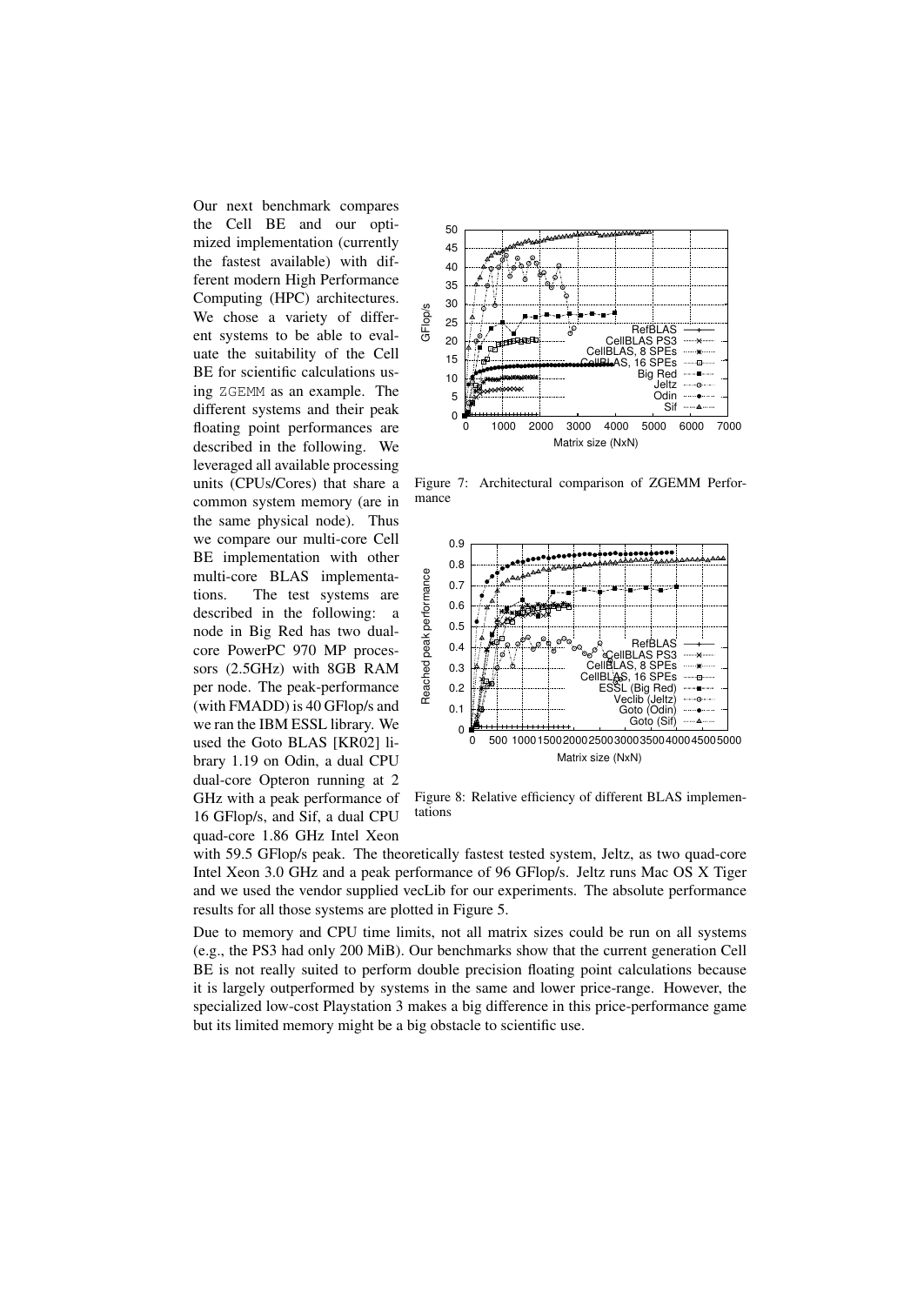Those absolute value comparisons do not allow any qualitative comparisons between the different libraries. The main problem is the high variance in peak performance. To compare our implementation to other BLAS libraries, we normalized the measured performance to the peak performance of the architecture to get an estimate of the efficiency of use of the floating point units. We expect a pretty high efficiency on the standard superscalar and cache-based architectures due to the high spatial and temporal locality in matrix multiplication algorithms and decades of development. However, the Cell BE represents a completely new approach of the "explicit cache" (Local Store). Additionally to that, the Cell architecture introduces additional overheads for loading the code to the SPUs. The relative performance results are presented in Figure 7. The highly optimized Goto BLAS implementation delivers the best performance on the available architectures. IBM's Engineering and Scientific Subroutine Library (ESSL) delivers good performance in Power PPC. Our implementation which explores a new CPU architecture is performing very well in comparison to the well established ones and even better than Apple's Veclib.

## 6 Conclusion and Future Work

Since scientific simulations heavily rely on optimized linear algebra functions we presented in this article an optimized ZGEMM implementation for the IBM Cell BE processor. As a part of the BLAS package, the ZGEMM routine performs a complex matrix–matrix multiplication. We discussed the strategies to distribute data and to exploit the double precision floating point elements of the SPEs.

The benchmarks showed that the performance of our ZGEMM algorithm achieves up to 70% of the peak performance and scales linearly from 1 to 16 SPEs. We assume that our code will also perform well on the next generation Cell BE which supports a fully-pipelined double precision unit that does not stall 6 cycles after every instruction. We compared the algorithm with the IBM DGEMM implementation since there is no ZGEMM implementation available for Cell. We also showed that even without applying double buffering techniques, the SPEs can be used efficiently under the condition that the number of calculations grow faster with problem size than the access to memory.

Our ZGEMM implementation shows the best performance of all publicly available ZGEMM or DGEMM implementations for Cell BE. Thus, our work may serve as guideline for implementing similar algorithms.

### References

- [BLKZ07] F. Bottin, S. Leroux, A. Knyazev, and G. Zerah. Large scale parallelized ab initio calculations using a large 3D grid of processors. *submitted to Computational Material Sciences*, 2007.
- [CD07] Johns C.R. and Brokenshire D.A. Introduction to the Cell Broadband Engine Architecture. *IBM Journal of Research and Development*, 51:503–519, 2007.
- [CGG02] J. Cuenca, D. Gimenez, and J. Gonzalez. Towards the design of an automatically tuned linear algebra library. *Parallel, Distributed and Network-based Processing, 2002. Proceedings. 10th Euromicro Workshop on*, pages 201–208, 2002.